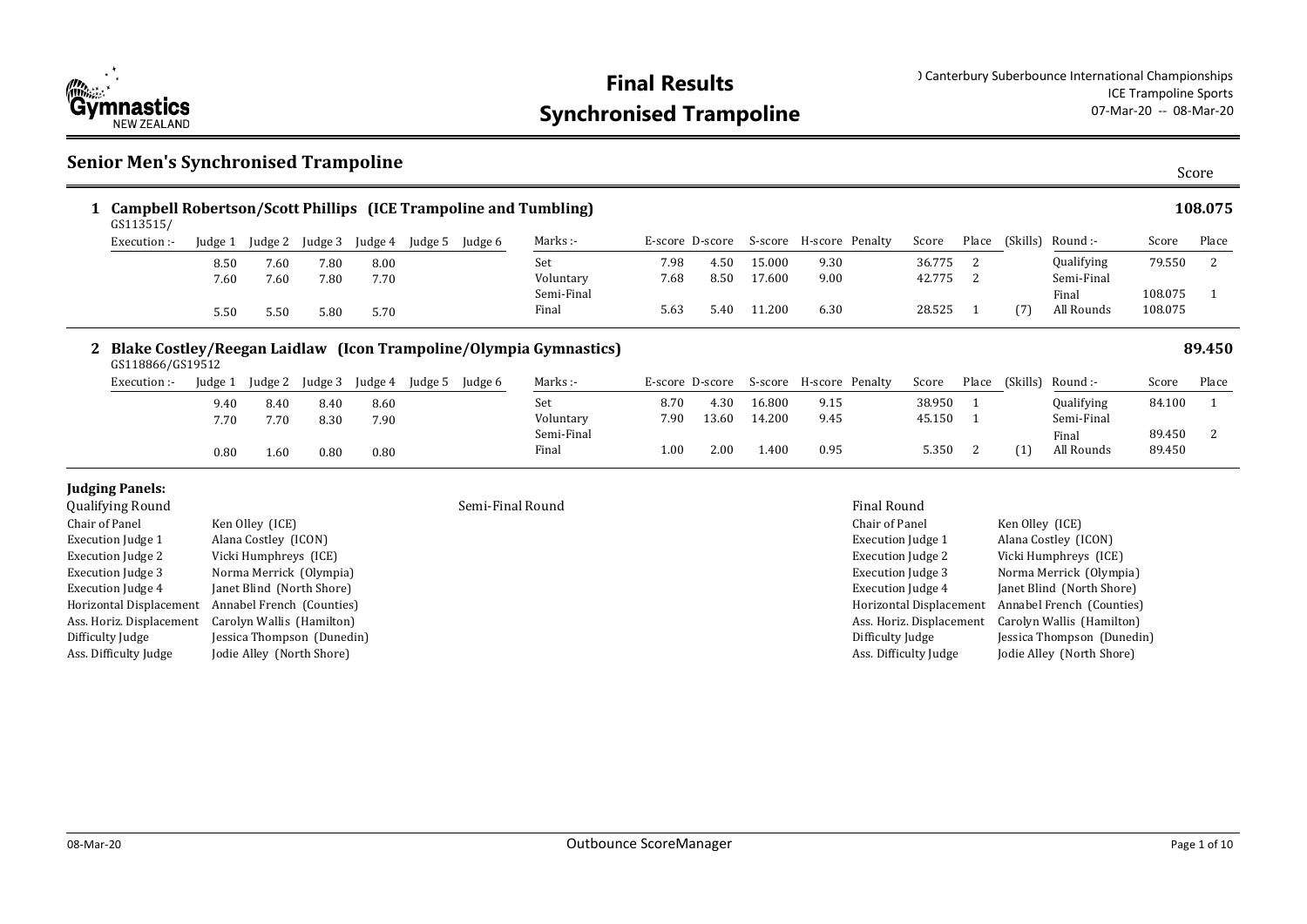

### **Senior Women's Synchronised Trampoline**

| ×<br>×<br>۰.<br>٩<br>ł |
|------------------------|
|------------------------|

| Natalie Donovan/Braida Thomas (ICE Trampoline and Tumbling)<br>GS275833/GS535732 |         |         |         |         |         |         |            |      |      |        |                                         |          |       |          |                   |         | 125.225 |
|----------------------------------------------------------------------------------|---------|---------|---------|---------|---------|---------|------------|------|------|--------|-----------------------------------------|----------|-------|----------|-------------------|---------|---------|
| Execution :-                                                                     | Judge 1 | Judge 2 | Judge 3 | Judge 4 | Judge 5 | Judge 6 | Marks :-   |      |      |        | E-score D-score S-score H-score Penalty | Score    | Place | (Skills) | Round :-          | Score   | Place   |
|                                                                                  | 8.40    | 7.70    | 7.90    | 7.70    |         |         | Set        | 7.93 | 2.50 | 18.800 | 9.25                                    | 38.475   |       |          | <b>Qualifying</b> | 81.950  |         |
|                                                                                  | 8.00    | 7.70    | 7.80    | 7.40    |         |         | Voluntary  | 7.73 | 8.70 | 17.400 | 9.65                                    | 43.475 2 |       |          | Semi-Final        |         |         |
|                                                                                  |         |         |         |         |         |         | Semi-Final |      |      |        |                                         |          |       |          | Final             | 125.225 |         |
|                                                                                  | 8.30    | 7.90    | 7.80    | 7.50    |         |         | Final      | 7.88 | 8.70 | 17.400 | 9.30                                    | 43.275   |       |          | All Rounds        | 125.225 |         |
|                                                                                  |         |         |         |         |         |         |            |      |      |        |                                         |          |       |          |                   |         |         |

### **Brooke Teear/Melissa Romeril (ICE Trampoline/Icon Trampoline) 2 99.900**

| GS218400/GS215772 |         |         |         |         |         |         |            |                 |      |        |                         |        |       |          |                   |        |       |
|-------------------|---------|---------|---------|---------|---------|---------|------------|-----------------|------|--------|-------------------------|--------|-------|----------|-------------------|--------|-------|
| Execution :-      | Judge 1 | Judge 2 | Judge 3 | Judge 4 | Judge 5 | Judge 6 | Marks :-   | E-score D-score |      |        | S-score H-score Penalty | Score  | Place | (Skills) | Round :-          | Score  | Place |
|                   | 7.70    | 8.30    | 7.50    | 8.10    |         |         | Set        | 7.90            | 3.80 | 16.600 | 9.40                    | 37.700 |       |          | <b>Qualifying</b> | 82.550 |       |
|                   | 7.40    | 7.40    | 6.80    | 7.20    |         |         | Voluntary  | 7.20            | 9.20 | 19.000 | 9.45                    | 44.850 |       |          | Semi-Final        |        |       |
|                   |         |         |         |         |         |         | Semi-Final |                 |      |        |                         |        |       |          | Final             | 99.900 |       |
|                   | 2.60    | 2.80    | 2.70    | 2.90    |         |         | Final      | 2.75            | 30ء  | 6.600  | 3.70                    | 17.350 |       | (4)      | All Rounds        | 99.900 |       |

### **Judging Panels:**

| Qualifying Round         |                            |
|--------------------------|----------------------------|
| Chair of Panel           | Ken Olley (ICE)            |
| <b>Execution Judge 1</b> | Alana Costley (ICON)       |
| <b>Execution Judge 2</b> | Vicki Humphreys (ICE)      |
| <b>Execution Judge 3</b> | Norma Merrick (Olympia)    |
| <b>Execution Judge 4</b> | Janet Blind (North Shore)  |
| Horizontal Displacement  | Annabel French (Counties)  |
| Ass. Horiz. Displacement | Carolyn Wallis (Hamilton)  |
| Difficulty Judge         | Jessica Thompson (Dunedin) |
| Ass. Difficulty Judge    | Jodie Alley (North Shore)  |
|                          |                            |

#### Semi-Final Round **Final Round** Final Round Final Round

| Chair of Panel           | Ken Olley (ICE)            |
|--------------------------|----------------------------|
| <b>Execution Judge 1</b> | Alana Costley (ICON)       |
| <b>Execution Judge 2</b> | Vicki Humphreys (ICE)      |
| <b>Execution Judge 3</b> | Norma Merrick (Olympia)    |
| <b>Execution Judge 4</b> | Janet Blind (North Shore)  |
| Horizontal Displacement  | Annabel French (Counties)  |
| Ass. Horiz. Displacement | Carolyn Wallis (Hamilton)  |
| Difficulty Judge         | Jessica Thompson (Dunedin) |
| Ass. Difficulty Judge    | Jodie Alley (North Shore)  |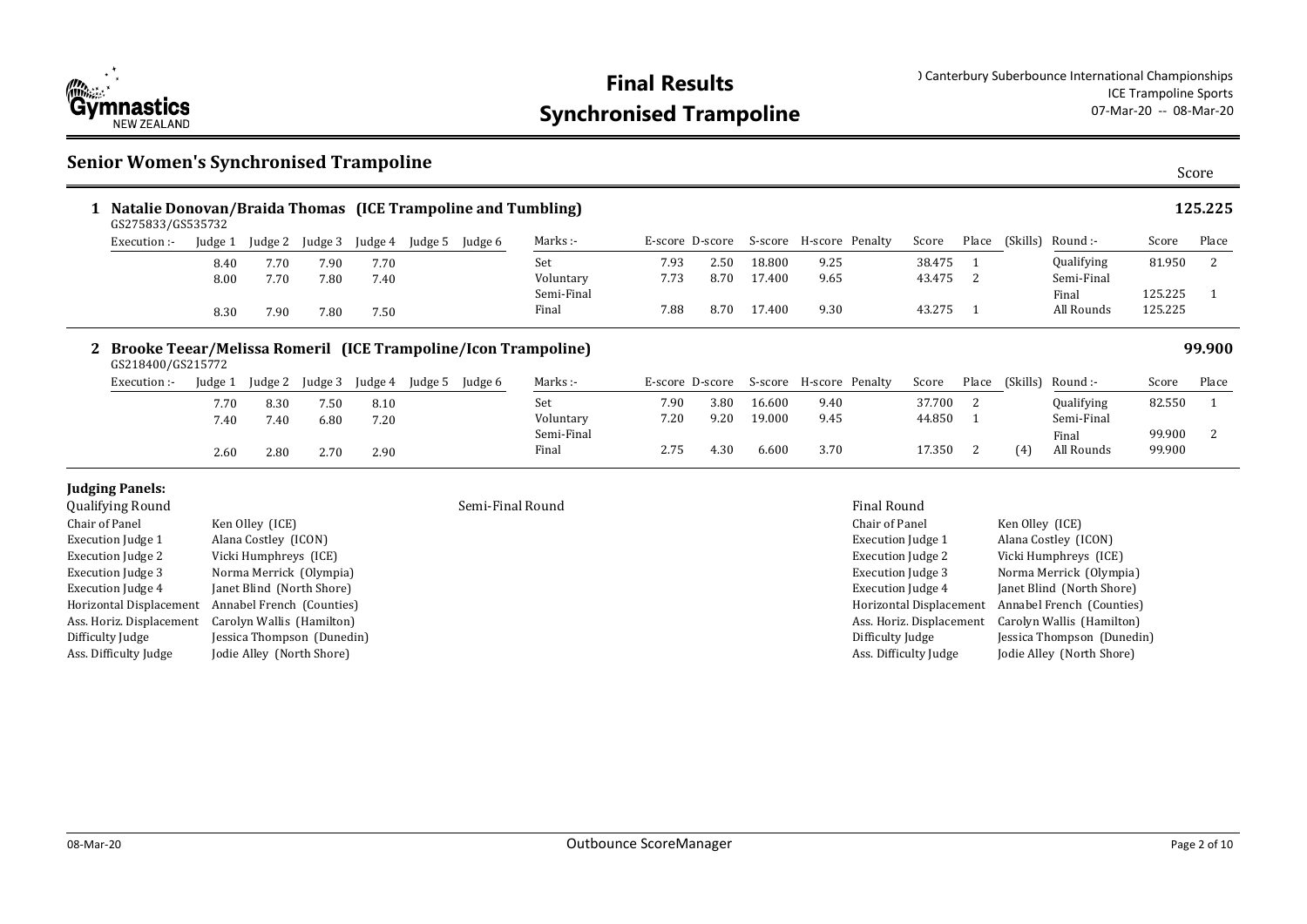

#### **Junior Men's Synchronised Trampoline Matthieu Rigter/Lachlan Fisher (ICE Trampoline and Tumbling) 1 85.875** 0.00 0.00 0.000 0.00 0.00 0.000 7.18 8.40 17.800 9.45 42.825 1 7.15 8.40 18.200 9.30 43.050 2 All Rounds 85.875 Set Voluntary Semi-Final Final Marks :- The Surface D-score S-score H-score Penalty Score Place (Skills) Round :-Qualifying Semi-Final Final All Rounds Score Place 42.825 1 85.875 1 (Skills) GS275830/GS169283 Execution :- Judge 1 Judge 2 Judge 3 Judge 4 Judge 5 Judge 6 7.30 7.20 7.20 7.00 7.30 7.20 7.40 6.70 **Jack west/Liam Costley (Hamilton City/Icon Trampoline) 2 85.675** 0.00 0.00 0.000 0.00 0.00 0.000 7.53 9.20 16.800 8.90 42.425 2 7.25 9.20 17.600 9.20 43.250 1 All Rounds 85.675 Set Voluntary Semi-Final Final Marks :- The E-score D-score S-score H-score Penalty Score Place (Skills) Round :-Qualifying Semi-Final Final All Rounds Score Place 42.425 2 85.675 2 (Skills) GS227343/GS118867 Execution :- Judge 1 Judge 2 Judge 3 Judge 4 Judge 5 Judge 6 7.70 7.10 7.70 7.60 7.80 6.50 8.30 6.40 **Jacob Koolen/Peter Ladur (Hamilton City) 3 55.400** 0.00 0.00 0.000 0.00 0.00 0.000 6.20 6.30 13.600 9.40 35.500 4 3.50 2.80 9.000 4.60 19.900 3 55 All Rounds 55.400 Set Voluntary Semi-Final Final Marks :- The E-score D-score S-score H-score Penalty Score Place (Skills) Round :-Qualifying Semi-Final Final Score Place 35.500 4 55.400 3 Place (Skills) (5) GS258437/GS258508 Execution :- Judge 1 Judge 2 Judge 3 Judge 4 Judge 5 Judge 6 5.80 6.50 5.90 6.60 3.60 3.30 3.70 3.40 **Lachie Kirk/Harvey O'Rourke (Ricochet Trampoline) 4 50.025** 0.00 0.00 0.000 0.00 0.00 0.000 6.73 5.60 16.400 9.55 38.275 3 2.15 2.50 4.400 2.70 11.750 4 (3) All Rounds 50.025 Set Voluntary Semi-Final Final Marks :- The Secore D-score S-score H-score Penalty Score Place (Skills) Round :-Qualifying Semi-Final Final All Rounds Score Place 38.275 3 50.025 4 (Skills) (3) GS298361/GS293368 Execution :- Judge 1 Judge 2 Judge 3 Judge 4 Judge 5 Judge 6 7.40 6.00 7.80 5.70 2.30 1.90 2.40 2.00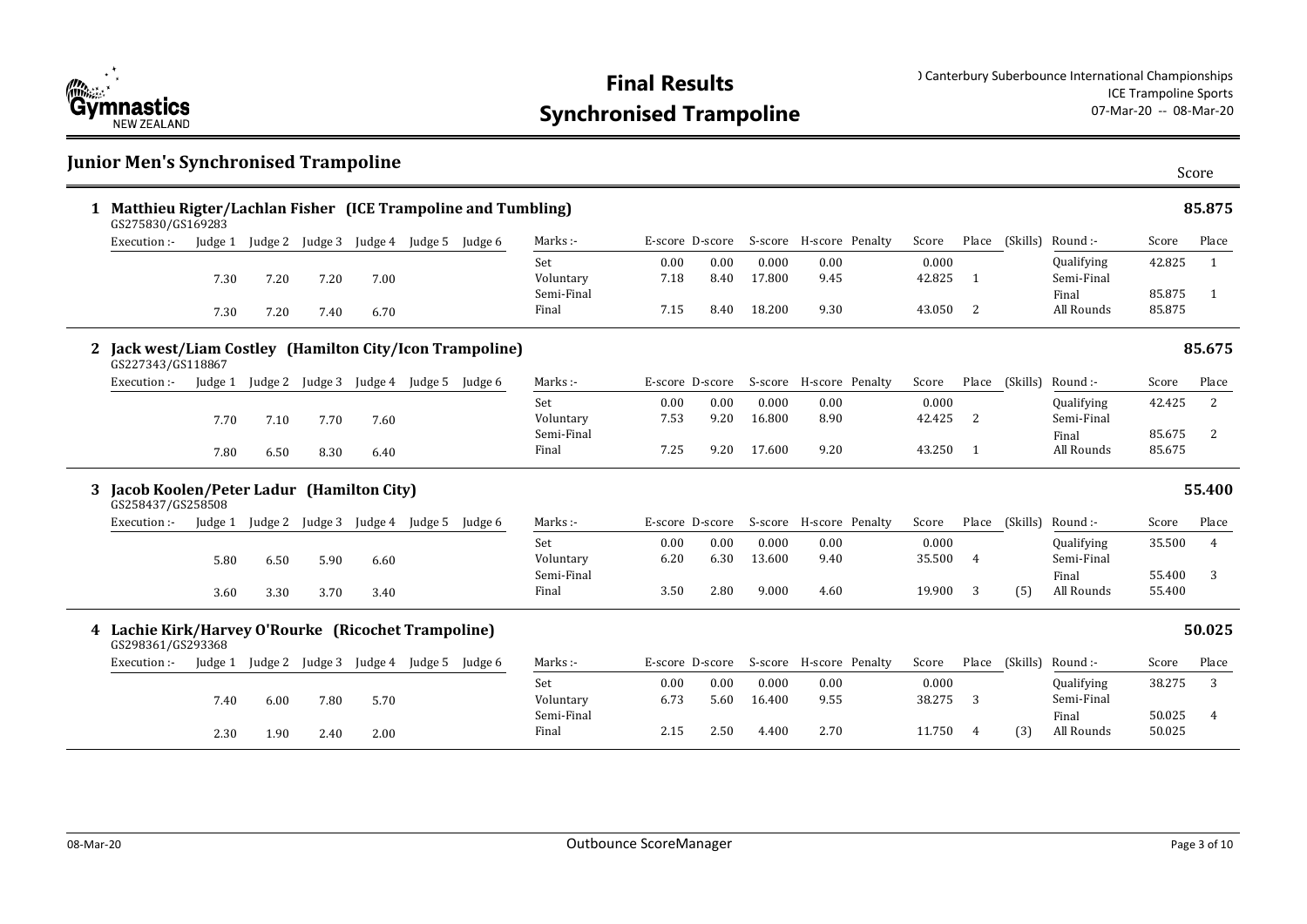

### **Junior Men's Synchronised Trampoline**

### **Judging Panels:** qualifying Round Final Round Semi-Final Round Semi-Final Round Final Round Chair of Panel Ken Olley (ICE) Execution Judge 1 Alana Costley (ICON)

Execution Judge 2 Vicki Humphreys (ICE) Execution Judge 3 Norma Merrick (Olympia) Execution Judge 4 Janet Blind (North Shore) Ass. Horiz. Displacement Carolyn Wallis (Hamilton) Ass. Difficulty Judge Jodie Alley (North Shore)

Horizontal Displacement Annabel French (Counties) Difficulty Judge Jessica Thompson (Dunedin)

| Finai Round              |                            |
|--------------------------|----------------------------|
| Chair of Panel           | Ken Olley (ICE)            |
| <b>Execution Judge 1</b> | Alana Costley (ICON)       |
| <b>Execution Judge 2</b> | Vicki Humphreys (ICE)      |
| <b>Execution Judge 3</b> | Norma Merrick (Olympia)    |
| <b>Execution Judge 4</b> | Janet Blind (North Shore)  |
| Horizontal Displacement  | Annabel French (Counties)  |
| Ass. Horiz. Displacement | Carolyn Wallis (Hamilton)  |
| Difficulty Judge         | Jessica Thompson (Dunedin) |
| Ass. Difficulty Judge    | Jodie Alley (North Shore)  |
|                          |                            |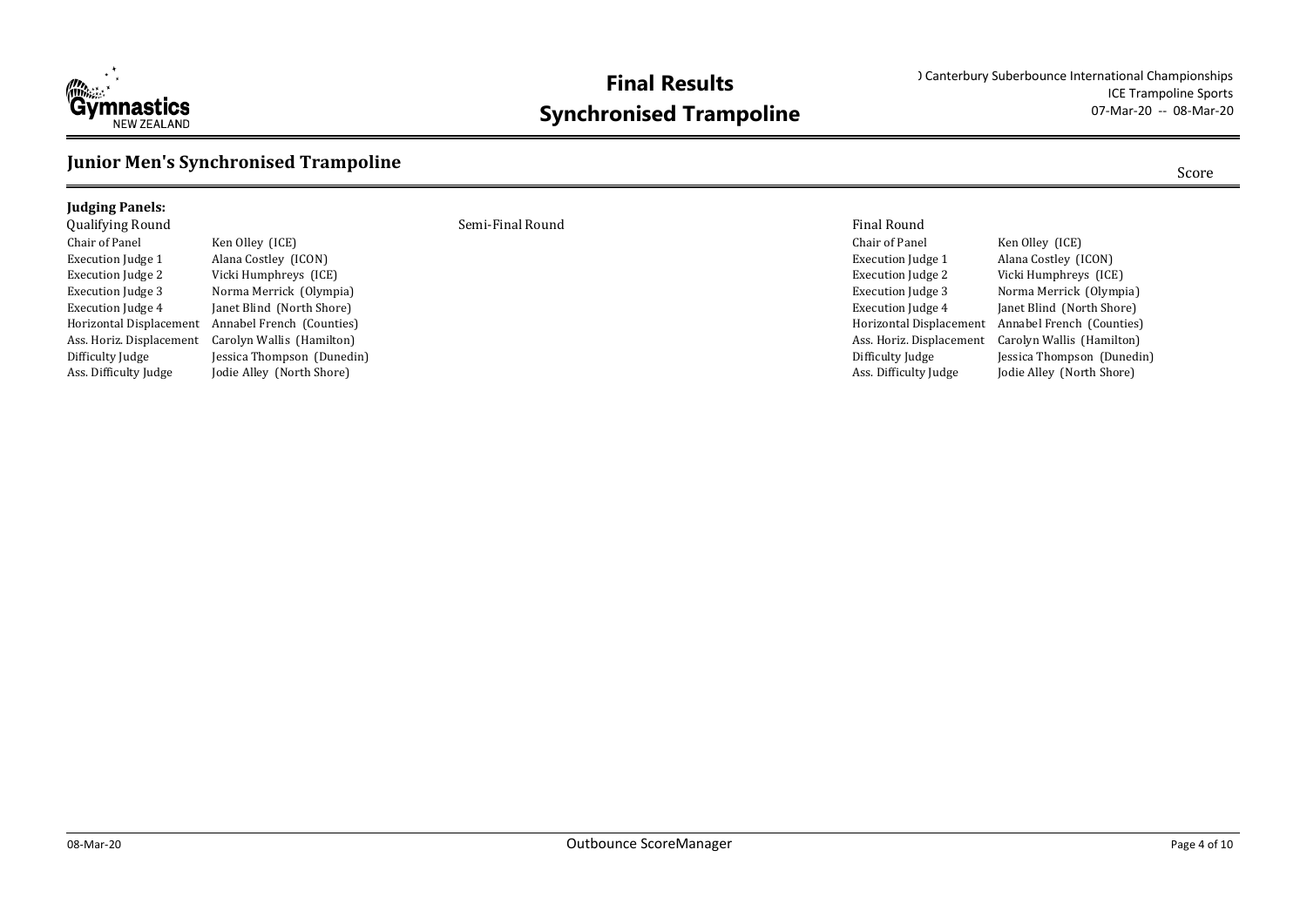

|             | 1 Charlotte Macdonald/Grace Foster (Hamilton City/Counties)                         |         |                         |         |      |                         |                     |                 |              |                 |                         |                 |                |                |                          |                  | 81.225 |
|-------------|-------------------------------------------------------------------------------------|---------|-------------------------|---------|------|-------------------------|---------------------|-----------------|--------------|-----------------|-------------------------|-----------------|----------------|----------------|--------------------------|------------------|--------|
|             | Execution :-                                                                        |         | Judge 1 Judge 2 Judge 3 |         |      | Judge 4 Judge 5 Judge 6 | Marks:-             | E-score D-score |              |                 | S-score H-score Penalty | Score           |                | Place (Skills) | Round :-                 | Score            | Place  |
|             |                                                                                     | 7.30    | 7.80                    | 7.20    | 7.80 |                         | Set<br>Voluntary    | 0.00<br>7.53    | 0.00<br>6.30 | 0.000<br>18.200 | 0.00<br>9.30            | 0.000<br>41.325 | $\overline{4}$ |                | Qualifying<br>Semi-Final | 41.325           | 4      |
|             |                                                                                     | 7.00    | 7.10                    | 6.70    | 7.40 |                         | Semi-Final<br>Final | 7.05            | 6.30         | 17.200          | 9.35                    | 39.900          | 3              |                | Final<br>All Rounds      | 81.225<br>81.225 | 1      |
| $2^{\circ}$ | Perrie Macdonald/Abigail Mills (Hamilton City/Icon Trampoline)<br>GS182641/GS132647 |         |                         |         |      |                         |                     |                 |              |                 |                         |                 |                |                |                          |                  | 74.325 |
|             | Execution :-                                                                        | Judge 1 | Judge 2                 | Judge 3 |      | Judge 4 Judge 5 Judge 6 | Marks :-            | E-score D-score |              |                 | S-score H-score Penalty | Score           |                |                | Place (Skills) Round:-   | Score            | Place  |
|             |                                                                                     | 5.70    | 6.30                    | 5.60    | 6.30 |                         | Set<br>Voluntary    | 0.00<br>5.98    | 0.00<br>6.30 | 0.000<br>13.600 | 0.00<br>7.35            | 0.000<br>33.225 | 6              | (8)            | Qualifying<br>Semi-Final | 33.225           | 6      |
|             |                                                                                     | 7.20    | 6.60                    | 6.90    | 6.50 |                         | Semi-Final<br>Final | 6.80            | 8.10         | 17.000          | 9.20                    | 41.100          | $\overline{1}$ |                | Final<br>All Rounds      | 74.325<br>74.325 | 2      |
|             | 3 Alexandra Watson/Lucy Lucas (ICE Trampoline and Tumbling)                         |         |                         |         |      |                         |                     |                 |              |                 |                         |                 |                |                |                          |                  | 71.550 |
|             | Execution :-                                                                        |         | Judge 1 Judge 2 Judge 3 |         |      | Judge 4 Judge 5 Judge 6 | Marks:-             | E-score D-score |              |                 | S-score H-score Penalty | Score           |                | Place (Skills) | Round :-                 | Score            | Place  |
|             |                                                                                     | 6.90    | 6.70                    | 6.60    | 6.80 |                         | Set<br>Voluntary    | 0.00<br>6.75    | 0.00<br>4.30 | 0.000<br>15.800 | 0.00<br>9.70            | 0.000<br>36.550 | -5             |                | Qualifying<br>Semi-Final | 36.550           | 5      |
|             |                                                                                     | 7.20    | 6.90                    | 7.00    | 6.70 |                         | Semi-Final<br>Final | 6.95            | 4.30         | 14.000          | 9.75                    | 35.000          | $\overline{4}$ |                | Final<br>All Rounds      | 71.550<br>71.550 | 3      |
|             | 4 Lauren Sheere/Maddison Moore (Olympia Gymnastics)<br>GS164991/GS268708            |         |                         |         |      |                         |                     |                 |              |                 |                         |                 |                |                |                          |                  | 70.025 |
|             | Execution :-                                                                        | Judge 1 | Judge 2                 | Judge 3 |      | Judge 4 Judge 5 Judge 6 | Marks:-             | E-score D-score |              |                 | S-score H-score Penalty | Score           |                | Place (Skills) | Round :-                 | Score            | Place  |
|             |                                                                                     | 5.20    | 5.70                    | 5.20    | 5.40 |                         | Set<br>Voluntary    | 0.00<br>5.38    | 0.00<br>4.20 | 0.000<br>12.800 | 0.00<br>6.75            | 0.000<br>29.125 | 7              | (7)            | Qualifying<br>Semi-Final | 29.125           | 7      |
|             |                                                                                     | 7.90    | 8.00                    | 7.80    | 7.50 |                         | Semi-Final<br>Final | 7.80            | 5.60         | 18.000          | 9.50                    | 40.900          | 2              |                | Final<br>All Rounds      | 70.025<br>70.025 | 4      |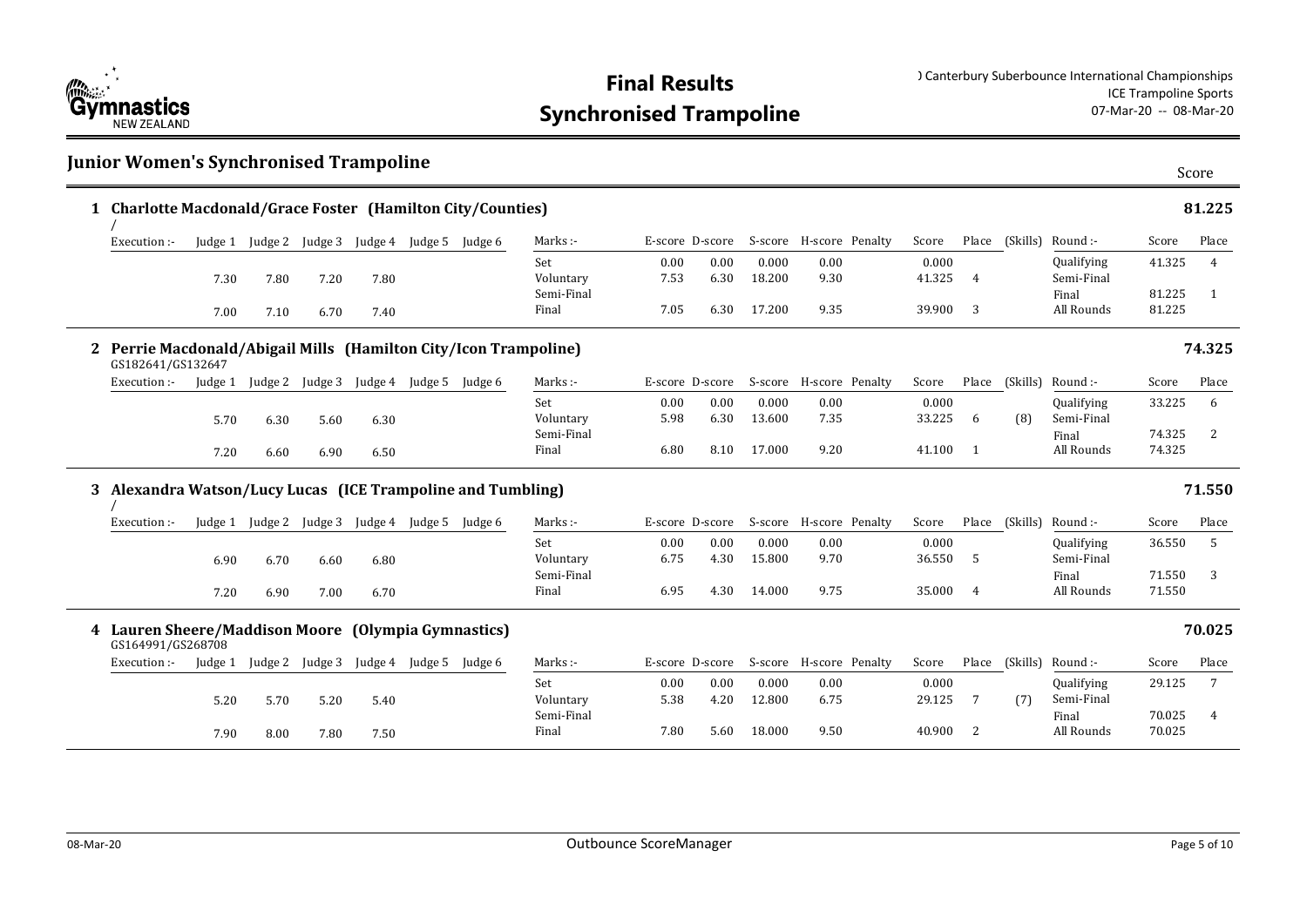

|    | <b>Junior Women's Synchronised Trampoline</b>                                    |         |         |                 |                                         |                         |                     |                 |              |                 |                         |                 |       |                |                          |                  | Score  |
|----|----------------------------------------------------------------------------------|---------|---------|-----------------|-----------------------------------------|-------------------------|---------------------|-----------------|--------------|-----------------|-------------------------|-----------------|-------|----------------|--------------------------|------------------|--------|
| 5. | Luisa Birkenhake/Emily Reeves (ICE Trampoline and Tumbling)<br>GS124702/GS106245 |         |         |                 |                                         |                         |                     |                 |              |                 |                         |                 |       |                |                          |                  | 62.500 |
|    | Execution :-                                                                     | Judge 1 |         |                 | Judge 2 Judge 3 Judge 4 Judge 5 Judge 6 |                         | Marks:-             | E-score D-score |              |                 | S-score H-score Penalty | Score           |       | Place (Skills) | Round :-                 | Score            | Place  |
|    |                                                                                  | 7.80    | 6.80    | 7.60            | 7.10                                    |                         | Set<br>Voluntary    | 0.00<br>7.33    | 0.00<br>6.90 | 0.000<br>18.000 | 0.00<br>9.35            | 0.000<br>41.575 | 3     |                | Qualifying<br>Semi-Final | 41.575           | 3      |
|    |                                                                                  | 3.90    | 3.60    | 3.70            | 3.50                                    |                         | Semi-Final<br>Final | 3.68            | 4.10         | 8.600           | 4.55                    | 20.925          | -5    | (5)            | Final<br>All Rounds      | 62.500<br>62.500 | 5      |
|    | 6 Kate Stables/Brianna Masterson (North Shore Trampoline)<br>GS137143/GS179032   |         |         |                 |                                         |                         |                     |                 |              |                 |                         |                 |       |                |                          |                  | 55.325 |
|    | Execution :-                                                                     | Judge 1 |         |                 | Judge 2 Judge 3 Judge 4 Judge 5 Judge 6 |                         | Marks:-             | E-score D-score |              |                 | S-score H-score Penalty | Score           |       | Place (Skills) | Round :-                 | Score            | Place  |
|    |                                                                                  | 7.40    | 7.40    | 7.30            | 7.10                                    |                         | Set<br>Voluntary    | 0.00<br>7.30    | 0.00<br>6.50 | 0.000<br>18.400 | 0.00<br>9.45            | 0.000<br>41.650 | 2     |                | Qualifying<br>Semi-Final | 41.650           | 2      |
|    |                                                                                  | 2.30    | 2.30    | 2.20            | 2.10                                    |                         | Semi-Final<br>Final | 2.23            | 3.90         | 4.800           | 2.75                    | 13.675          | 6     | (3)            | Final<br>All Rounds      | 55.325<br>55.325 | 6      |
|    | Sienna French/Halle Rankin Hastie (Icon Trampoline)<br>GS195571/GS177175         |         |         |                 |                                         |                         |                     |                 |              |                 |                         |                 |       |                |                          |                  | 52.725 |
|    | Execution :-                                                                     | Judge 1 | Judge 2 |                 | Judge 3 Judge 4 Judge 5 Judge 6         |                         | Marks:-             | E-score D-score |              |                 | S-score H-score Penalty | Score           |       | Place (Skills) | Round :-                 | Score            | Place  |
|    |                                                                                  | 8.20    | 7.50    | 7.80            | 7.60                                    |                         | Set<br>Voluntary    | 0.00<br>7.78    | 0.00<br>9.00 | 0.000<br>17.600 | 0.00<br>9.30            | 0.000<br>43.675 | 1     |                | Qualifying<br>Semi-Final | 43.675           | -1     |
|    |                                                                                  | 1.60    | 1.40    | 1.60            | 1.60                                    |                         | Semi-Final<br>Final | 1.55            | 2.10         | 3.600           | 1.80                    | 9.050           | 7     | (2)            | Final<br>All Rounds      | 52.725<br>52.725 | 7      |
|    | 8 Holly Fisher/Tamara Marcijasz (Olympia Gymnastics)<br>GS113742/GS131006        |         |         |                 |                                         |                         |                     |                 |              |                 |                         |                 |       |                |                          |                  | 0.000  |
|    | Execution :-                                                                     | Judge 1 |         | Judge 2 Judge 3 |                                         | Judge 4 Judge 5 Judge 6 | Marks:-             | E-score D-score |              |                 | S-score H-score Penalty | Score           | Place | (Skills)       | Round :-                 | Score            | Place  |
|    |                                                                                  | 0.00    | 0.00    | 0.00            | 0.00                                    |                         | Set<br>Voluntary    | 0.00<br>0.00    | 0.00<br>0.00 | 0.000<br>0.000  | 0.00<br>0.00            | 0.000<br>0.000  | 8     |                | Qualifying<br>Semi-Final | 0.000            | 8      |
|    |                                                                                  | 0.00    | 0.00    | 0.00            | 0.00                                    |                         | Semi-Final<br>Final | 0.00            | 0.00         | 0.000           | 0.00                    | 0.000           | 8     |                | Final<br>All Rounds      | 0.000            | 8      |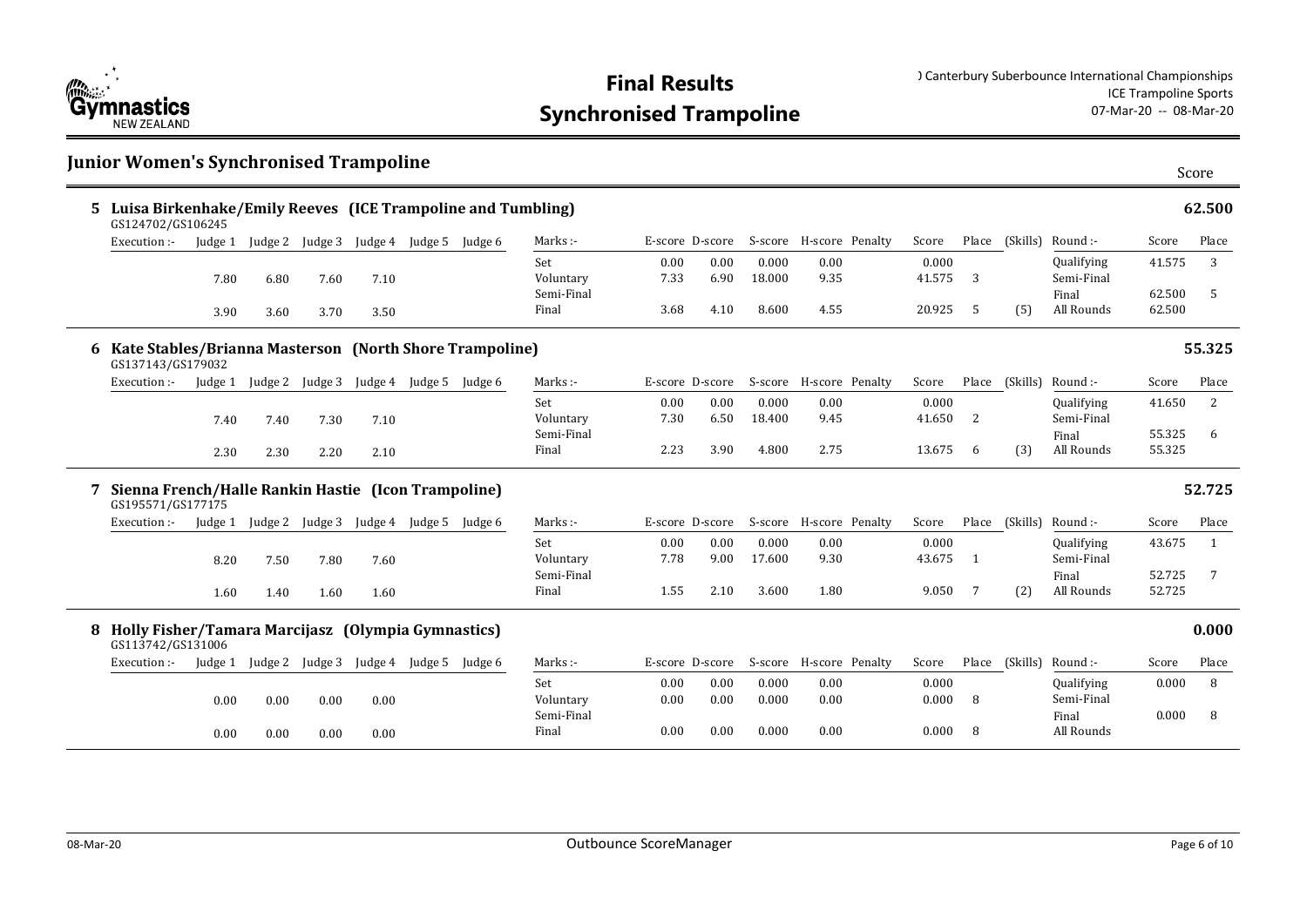

### **Junior Women's Synchronised Trampoline** Score Score Score

### **Judging Panels:**

Chair of Panel Ken Olley (ICE) Execution Judge 1 Alana Costley (ICON) Execution Judge 2 Vicki Humphreys (ICE)

Execution Judge 3 Norma Merrick (Olympia) Execution Judge 4 Janet Blind (North Shore) Horizontal Displacement Annabel French (Counties) Ass. Horiz. Displacement Carolyn Wallis (Hamilton) Difficulty Judge Jessica Thompson (Dunedin) Ass. Difficulty Judge Jodie Alley (North Shore)

Qualifying Round Semi-Final Round Final Round

| гинан кошпи              |                            |
|--------------------------|----------------------------|
| Chair of Panel           | Ken Olley (ICE)            |
| <b>Execution Judge 1</b> | Alana Costley (ICON)       |
| <b>Execution Judge 2</b> | Vicki Humphreys (ICE)      |
| <b>Execution Judge 3</b> | Norma Merrick (Olympia)    |
| <b>Execution Judge 4</b> | Janet Blind (North Shore)  |
| Horizontal Displacement  | Annabel French (Counties)  |
| Ass. Horiz. Displacement | Carolyn Wallis (Hamilton)  |
| Difficulty Judge         | Jessica Thompson (Dunedin) |
| Ass. Difficulty Judge    | Jodie Alley (North Shore)  |
|                          |                            |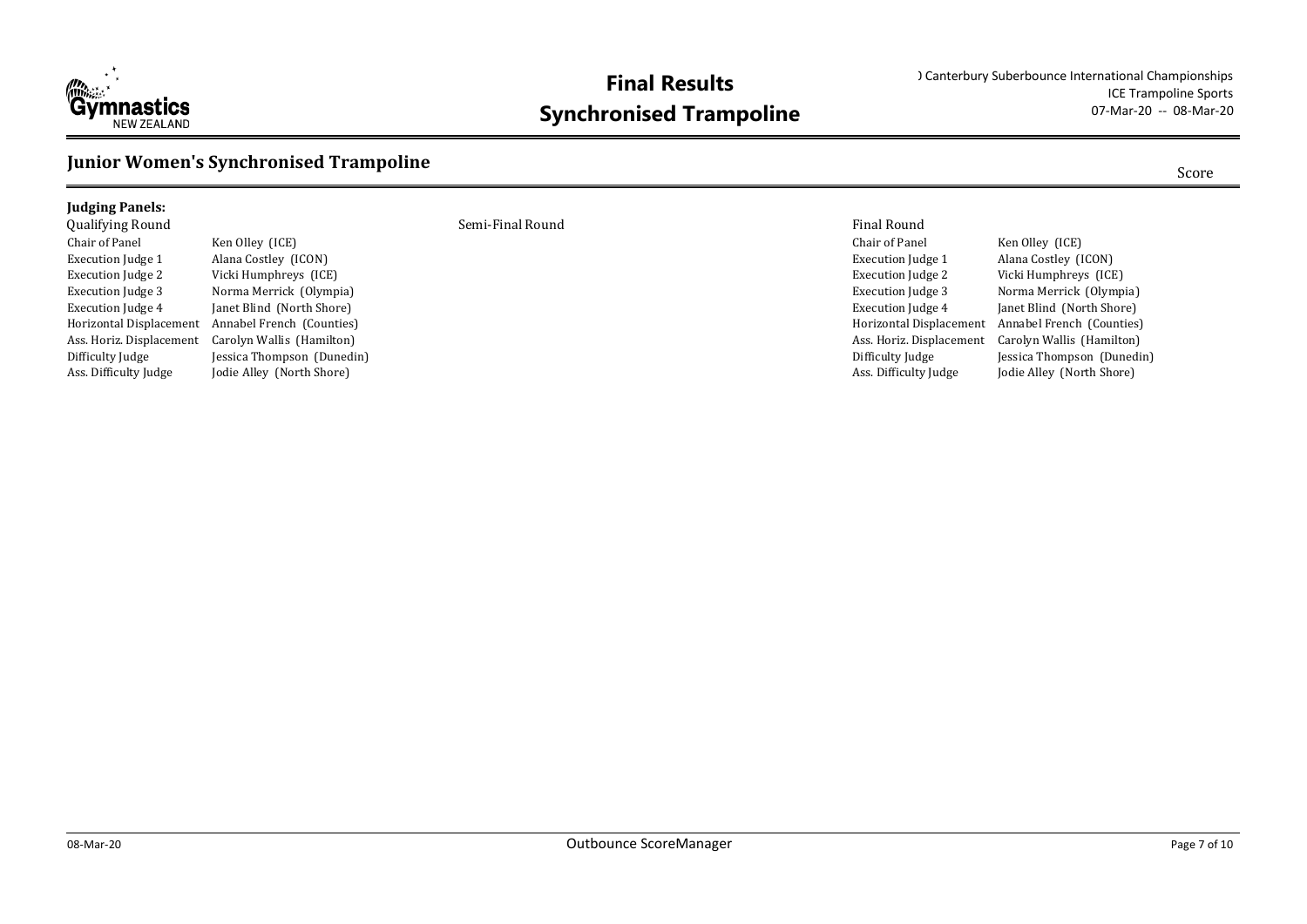

### **Sub Junior Men's Synchronised Trampoline**

| ×<br>۰.<br>×<br>۰,<br>×<br>×<br>٩<br>ł |  |
|----------------------------------------|--|

| Jackson Stone/Deacan Brill (Hamilton City)<br>GS222702/GS141628 |              |         |         |         |         |         |         |            |                 |      |        |                         |        |       |          |            |        | 85.450 |
|-----------------------------------------------------------------|--------------|---------|---------|---------|---------|---------|---------|------------|-----------------|------|--------|-------------------------|--------|-------|----------|------------|--------|--------|
|                                                                 | Execution :- | Judge 1 | Judge 2 | Iudge 3 | Judge 4 | Judge 5 | Judge 6 | Marks :-   | E-score D-score |      |        | S-score H-score Penalty | Score  | Place | (Skills) | Round :-   | Score  | Place  |
|                                                                 |              |         |         |         |         |         |         | Set        | 0.00            | 0.00 | 0.000  | 0.00                    | 0.000  |       |          | Qualifying | 42.925 |        |
|                                                                 |              | 7.50    | 5.90    | 7.40    | 7.10    |         |         | Voluntary  | 7.23            | 8.50 | 17.600 | 9.60                    | 42.925 |       |          | Semi-Final |        |        |
|                                                                 |              |         |         |         |         |         |         | Semi-Final |                 |      |        |                         |        |       |          | Final      | 85.450 |        |
|                                                                 |              | 7.90    | 7.90    | 7.90    | 7.80    |         |         | Final      | 7.88            | 8.50 | 16.800 | 9.35                    | 42.525 |       |          | All Rounds | 85.450 |        |

### **Judging Panels:**

| <b>Qualifying Round</b>  |                            | Semi-Final Round | <b>Final Round</b>   |
|--------------------------|----------------------------|------------------|----------------------|
| Chair of Panel           | Ken Olley (ICE)            |                  | Chair of Pane        |
| Execution Judge 1        | Alana Costley (ICON)       |                  | Execution Juc        |
| Execution Judge 2        | Vicki Humphreys (ICE)      |                  | Execution Juc        |
| Execution Judge 3        | Norma Merrick (Olympia)    |                  | Execution Juc        |
| Execution Judge 4        | Janet Blind (North Shore)  |                  | <b>Execution</b> Juc |
| Horizontal Displacement  | Annabel French (Counties)  |                  | Horizontal Di        |
| Ass. Horiz. Displacement | Carolyn Wallis (Hamilton)  |                  | Ass. Horiz. Di       |
| Difficulty Judge         | Jessica Thompson (Dunedin) |                  | Difficulty Jud       |
| Ass. Difficulty Judge    | Jodie Alley (North Shore)  |                  | Ass. Difficulty      |

#### Chair of Panel Ken Olley (ICE) Execution Judge 1 Alana Costley (ICON) Execution Judge 2 Vicki Humphreys (ICE) Execution Judge 3 Norma Merrick (Olympia) Execution Judge 4 Janet Blind (North Shore) Horizontal Displacement Annabel French (Counties) Ass. Horiz. Displacement Carolyn Wallis (Hamilton) Difficulty Judge Jessica Thompson (Dunedin) Ass. Difficulty Judge Jodie Alley (North Shore)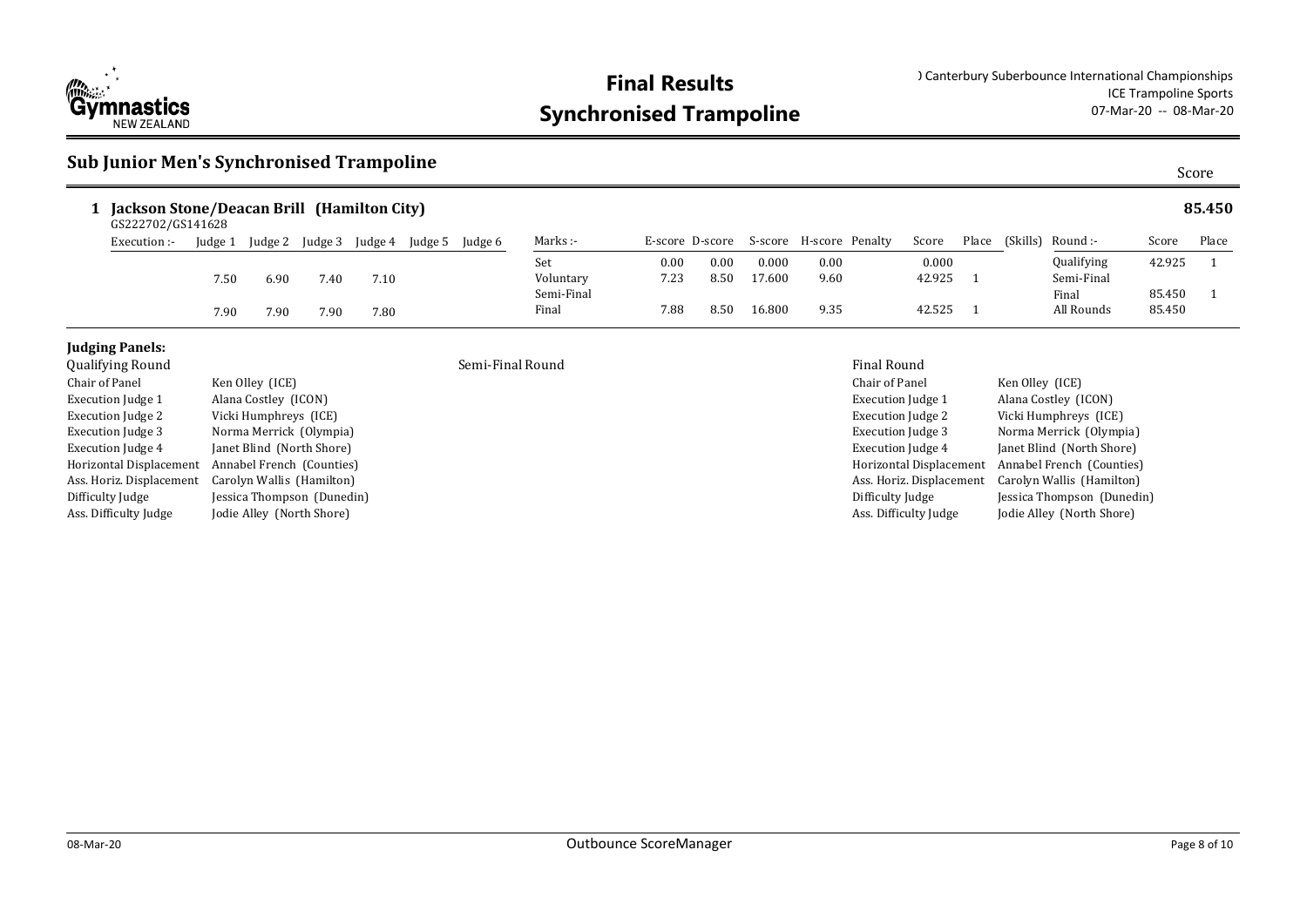

Horizontal Displacement Annabel French (Counties) Ass. Horiz. Displacement Carolyn Wallis (Hamilton) Difficulty Judge **Jessica Thompson** (Dunedin) Ass. Difficulty Judge Jodie Alley (North Shore)

#### **Youth Men's Synchronised Trampoline** Score **Flynn Gunther/Jay Dixon (Olympia Gymnastics) 1 43.975** 0.00 0.00 0.000 0.00 0.00 0.000 1 2.98 3.50 3.900 3.85 14.225 2 5.30 5.20 12.600 6.65 29.750 1 (7) All Rounds 43.975 Set Voluntary Semi-Final Final Marks :- F-score D-score S-score H-score Penalty Score Place (Skills) Round :-Qualifying Semi-Final Final Score Place 14.225 2 43.975 1 Place (Skills) (4) (7) GS170262/GS299163 Execution :- Judge 1 Judge 2 Judge 3 Judge 4 Judge 5 Judge 6 0.00 0.00 0.00 0.00 2.70 3.00 3.20 3.00 5.20 5.30 5.40 5.30 **Harry Brown/Nathan Davies (North Shore Trampoline) 2 41.900** 0.00 0.00 0.000 0.00 0.00 0.000 1 7.13 5.20 16.400 9.40 38.125 1 0.78 0.30 1.800 0.90 3.775 3 1) All Rounds 41.900 Set Voluntary Semi-Final Final Marks :- The E-score D-score S-score H-score Penalty Score Place (Skills) Round :-Qualifying Semi-Final Final All Rounds Score Place 38.125 1 41.900 2 (Skills) (0) (1) / Execution :- Judge 1 Judge 2 Judge 3 Judge 4 Judge 5 Judge 6 0.00 0.00 0.00 0.00 6.90 7.00 7.20 7.40 0.70 0.80 0.70 0.90 **Roman McEvedy/Thomas Fisher (North Shore/ICE Trampoline) 3 26.200** 0.00 0.00 0.000 0.00 0.00 0.000 1 0.00 0.00 0.000 0.00 0.00 0.000 3 4.80 6.00 8.800 6.60 26.200 2 (7) All Rounds 26.200 Set Voluntary Semi-Final Final Marks :- The Secore D-score S-score H-score Penalty Score Place (Skills) Round :-Qualifying Semi-Final Final Score Place 0.000 3 26.200 3 Place (Skills) (0) (7) / Execution :- Judge 1 Judge 2 Judge 3 Judge 4 Judge 5 Judge 6 0.00 0.00 0.00 0.00 0.00 0.00 0.00 0.00 4.80 4.90 4.80 4.70 **Judging Panels:** Qualifying Round Semi-Final Round Final Round Chair of Panel Ken Olley (ICE) Execution Judge 1 Alana Costley (ICON) Execution Judge 2 Vicki Humphreys (ICE) Execution Judge 3 Norma Merrick (Olympia) Execution Judge 4 Janet Blind (North Shore) Chair of Panel Ken Olley (ICE) Execution Judge 1 Alana Costley (ICON) Execution Judge 2 Vicki Humphreys (ICE) Execution Judge 3 Norma Merrick (Olympia) Execution Judge 4 Janet Blind (North Shore)

Horizontal Displacement Annabel French (Counties) Ass. Horiz. Displacement Carolyn Wallis (Hamilton) Difficulty Judge Jessica Thompson (Dunedin) Ass. Difficulty Judge Jodie Alley (North Shore)